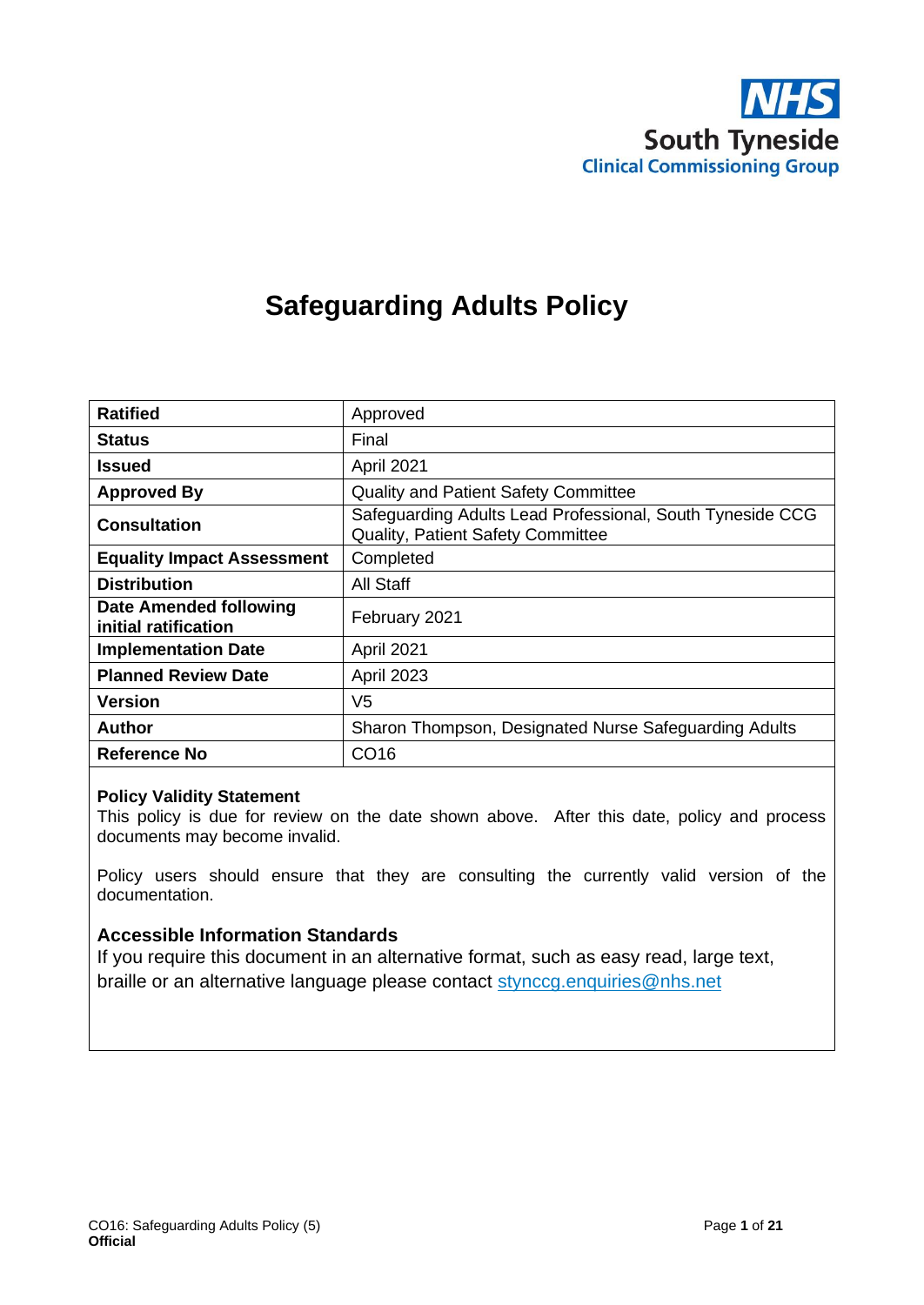# **Version Control**

| <b>Version</b> | <b>Release Date</b> | <b>Author</b>        | <b>Update comments</b>                                                                                                                    |
|----------------|---------------------|----------------------|-------------------------------------------------------------------------------------------------------------------------------------------|
| V <sub>1</sub> | 28 February<br>2013 | Lianne Cotterill     | Policy adopted by<br>Clinical                                                                                                             |
|                |                     |                      | <b>Commissioning Group</b><br>(CCG) as part of policy<br>suite developed by<br><b>NECS</b>                                                |
| V1.1           | 2 April 2014        | <b>Laura Willers</b> | Re-styled to CCG policy<br>standard                                                                                                       |
| V <sub>2</sub> | 2 April 2014        | <b>Jean Farrell</b>  | CCG policy updated to<br>ensure compliance with<br>legislation                                                                            |
| V <sub>3</sub> | Dec 2016            | Sharon Thompson      | Reviewed and updated                                                                                                                      |
| V <sub>4</sub> | January 2019        | Sharon Thompson      | Reviewed and updated<br>Regarding web links,<br>South Tyneside Council<br>safeguarding App and<br><b>Making Safeguarding</b><br>personal. |
| V5             | February 2021       | Sharon Thompson      | Reviewed and updated                                                                                                                      |

# **Approval**

| Role     | <b>Name</b>                                 | Date                                  |
|----------|---------------------------------------------|---------------------------------------|
| Approval | <b>Quality, Patient Safety</b><br>Committee | 7 <sup>th</sup> December 2016<br>(v3) |
| Approval | <b>Quality, Patient Safety</b><br>Committee | January 2019 (4)                      |
| Approval | <b>Quality, Patient Safety</b><br>Committee | April 2021 (5)                        |

# **Review**

This document will be reviewed two years from its issue date.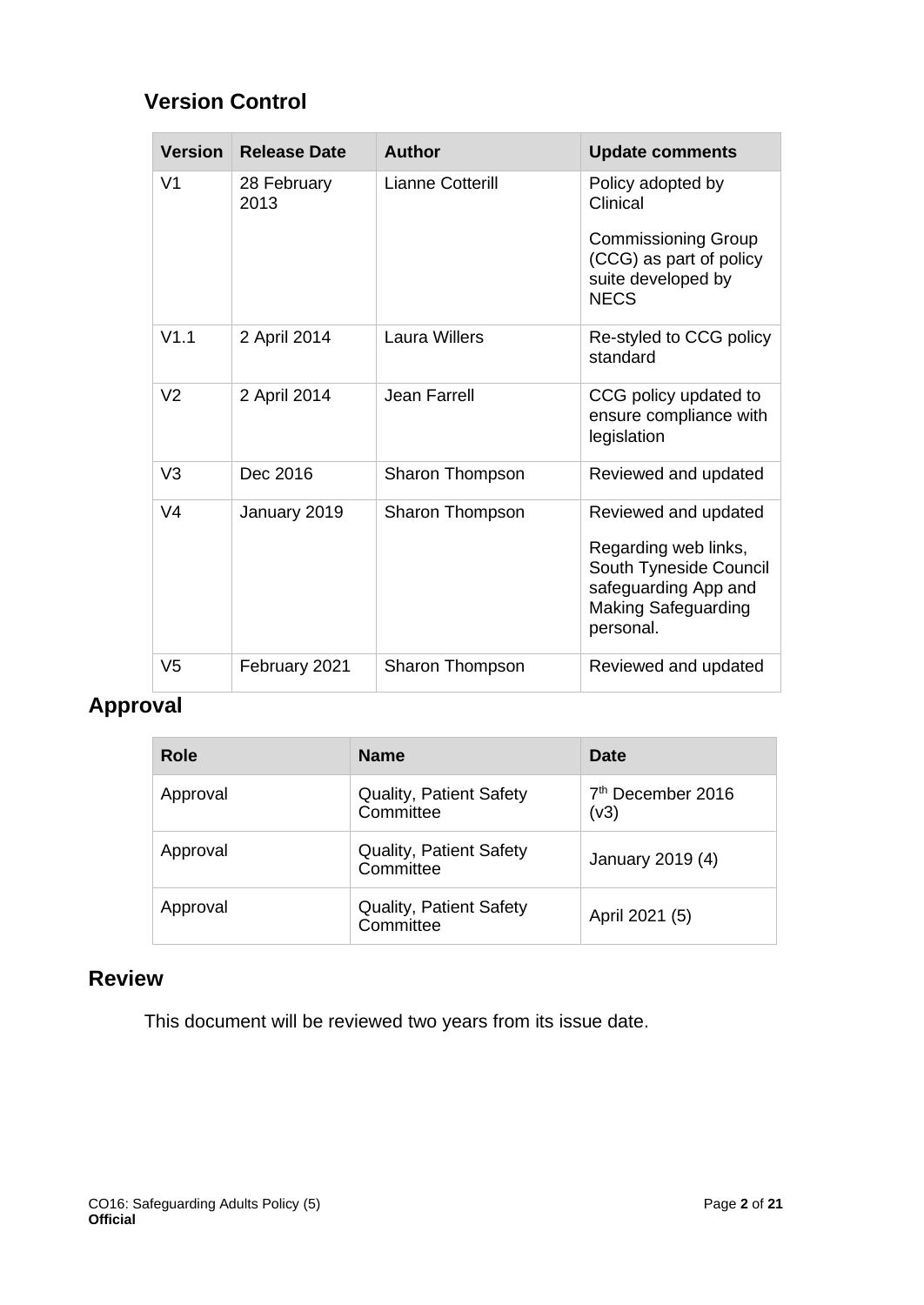# **Contents**

| 3. |  |
|----|--|
|    |  |
| 5. |  |
| 6. |  |
| 7. |  |
| 8. |  |
| 9  |  |
|    |  |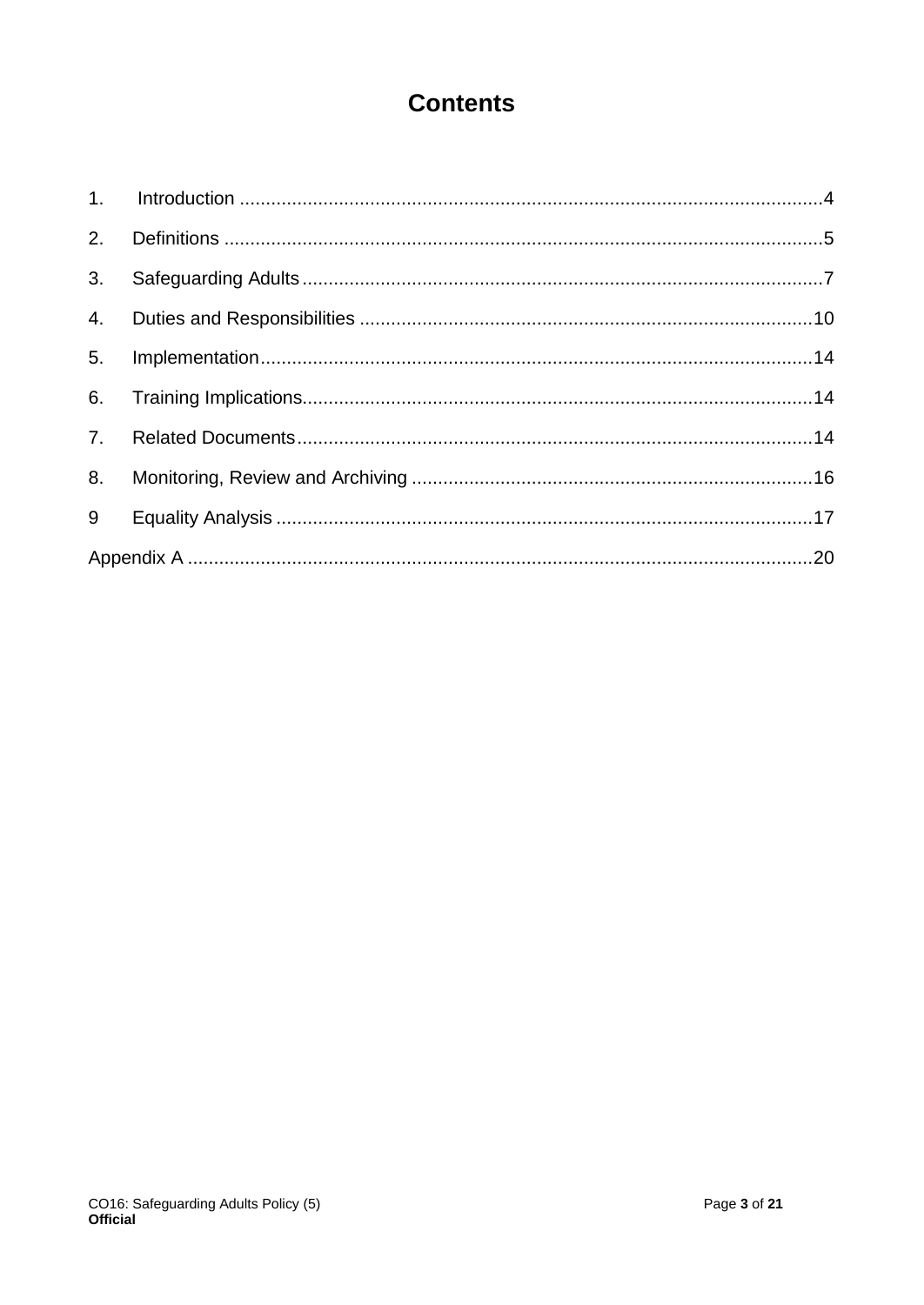# <span id="page-3-0"></span>**1. Introduction**

For the purposes of this policy, South Tyneside Clinical Commissioning Group will be referred to as "the CCG".

The safeguarding chapter (14) on sections 42-46 of the Care Act 2014 within the Care and Support Statutory Guidance (DH, 2014) outlines agencies' roles and responsibilities to work together, to ensure adults at risk are safeguarded from abuse and neglect.

Underpinning the legislation and guidance is the fact that 'Safeguarding Adults' is everybody's business. All staff have a responsibility to help prevent abuse and neglect and to act quickly and proportionately to support and protect people where abuse is suspected.

This policy sets out how, as a commissioning organisation, the CCG will fulfil their statutory duties and responsibilities effectively both within their own organisation and across their local health economies via their commissioning arrangements.

The CCG will ensure that they have in place robust structures, systems, standards and an assurance framework which enable compliance with legal and local governance arrangements.

The CCG will ensure that the six functional actions identified by the Department of Health: Safeguarding Adults; the role of NHS Commissioner, are implemented. This will involve:

- The use of safeguarding principles to shape strategic and operational safeguarding arrangements.
- Set safeguarding adults as a strategic objective in commissioning health care.
- Use integrated governance systems and processes for assurance to act on safeguarding concerns in services
- Work with Local Safeguarding Adult Boards, patients and community partners to create safeguards for patients.
- Provide leadership to safeguard adults across the health economy.
- Ensure accountability and use of learning with the service and partnership to bring about improvement.

The CCG, as members of the South Tyneside Safeguarding Children and Adult Partnership (STSCAP) have formally adopted the principles of the South Tyneside Safeguarding Adults Policy and Procedures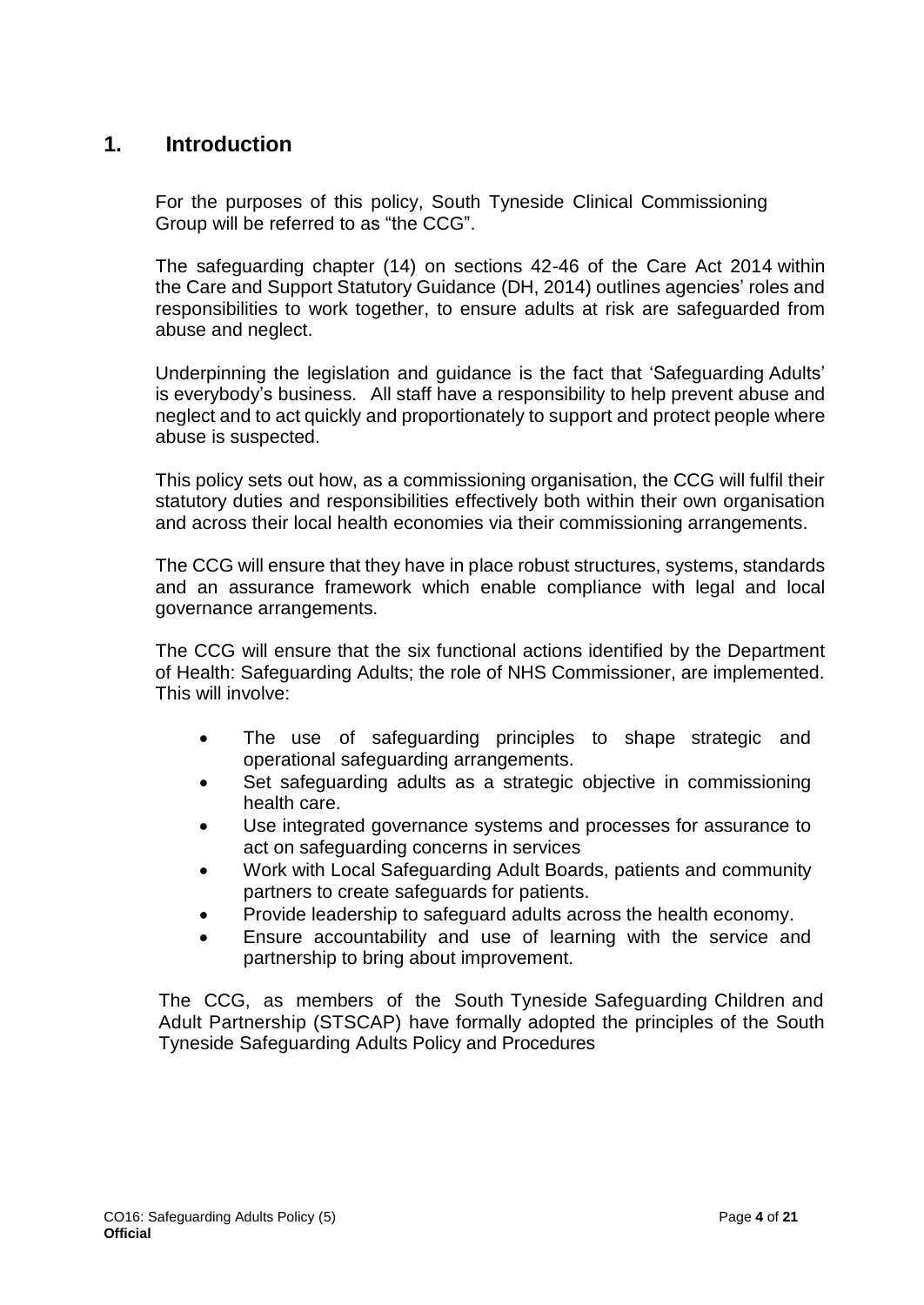## **1.1 Status**

This policy is a corporate policy.

## **1.2 Purpose and Scope**

This policy relates to all adults at risk who are resident in South Tyneside, or access services commissioned by South Tyneside CCG.

This policy describes how the CCG will discharge their responsibility for ensuring their own organisation, and how the health services they commission, fulfil their legal obligation under the Care Act 2014 to safeguard adults at risk, including compliance with the Mental Capacity Act (MCA) 2005 and Deprivation of Liberty Safeguards (DoLS).

This policy applies to all staff employed by the CCG, including agency, selfemployed or temporary staff.

All CCG staff have an individual responsibility for raising concerns that an adult at risk is being abused or neglected.

# <span id="page-4-0"></span>**2. Definitions**

The safeguarding adult duties have a legal effect from April 2015 under the Care Act 2014 and apply to an adult, 18 years and over, who:

- has needs for care and support (whether or not those needs are being met) and:
- is experiencing, or at risk of abuse or neglect; and
- as a result of those care and support needs is unable to protect themselves from either the risk of, or the experience of, abuse or neglect.

*(Care and Support Statutory Guidance, DH 2014)*

Safeguarding means protecting an adult's right to live in safety, free from abuse and neglect. It is about people and organisations working together to prevent and stop both the risks and experience of abuse or neglect, while at the same time making sure that the adult's wellbeing is promoted including, where appropriate, having regard to their views, wishes, feelings and beliefs in deciding on any action. This must recognise that adults sometimes have complex interpersonal relationships and may be ambivalent, unclear or unrealistic about their personal circumstances.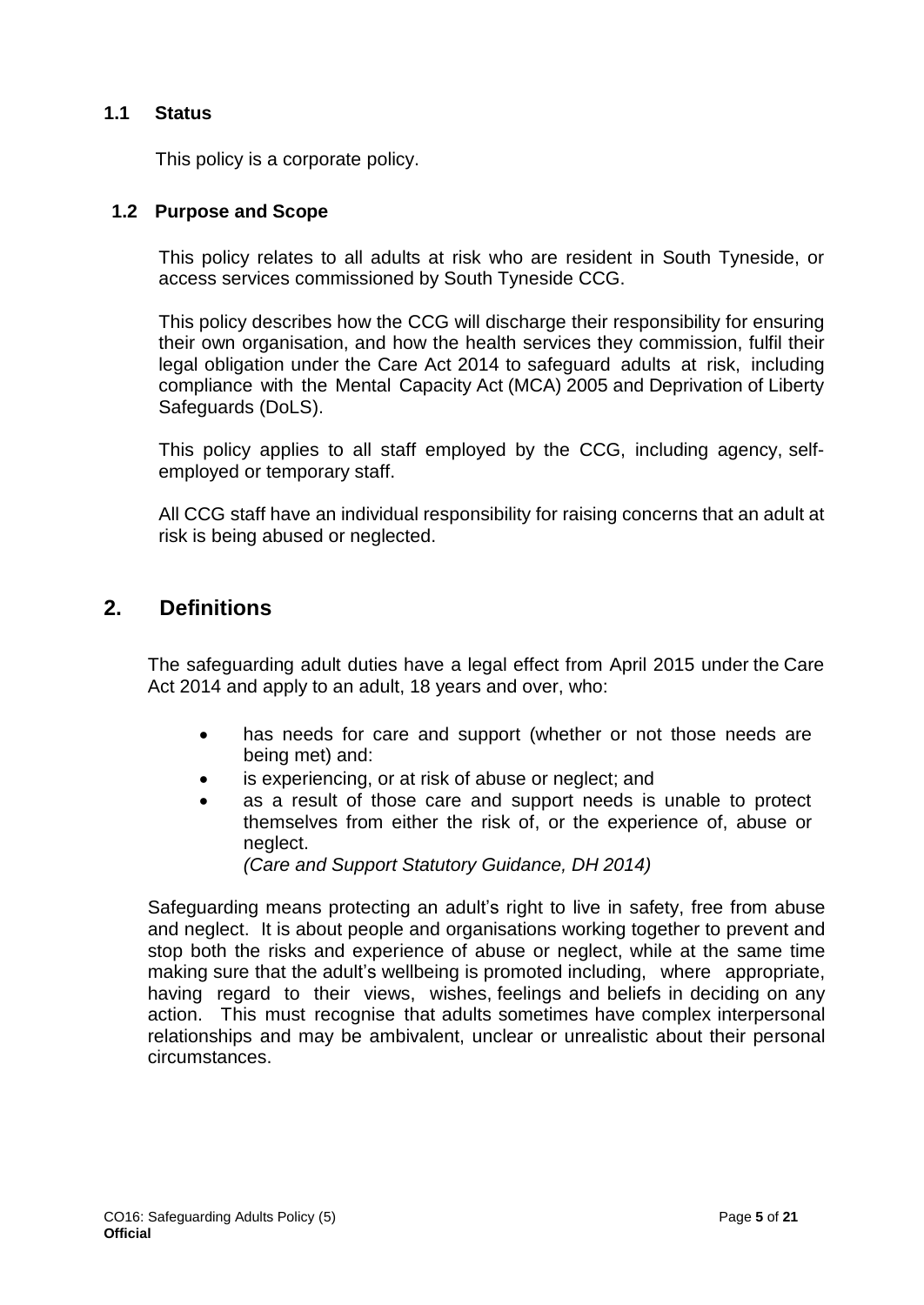Local Authorities must co-operate with each of their relevant partners, as described in section 6(7) of the Care Act 2014, and those partners, including the CCG, must also co-operate with the Local Authority, in the exercise of their functions relevant to care and support including those to protect adults.

Six key principles underpin all adult safeguarding work:

- *Empowerment* people being supported and encouraged to make their own decisions and informed consent.
- *Prevention* it is better to take action before harm occurs.
- *Proportionality* the least intrusive response appropriate to the risk presented.
- *Protection* support and representation for those in greatest need.
- *Partnership*  local solutions through services working with their communities.
- *Accountability* accountability and transparency in delivering safeguarding.

Abuse and neglect can take many different forms including:

- Physical abuse
- Domestic abuse
- Sexual abuse
- Psychological abuse
- Financial or material abuse
- Modern slavery
- Discriminatory abuse
- Organisational abuse
- Neglect or acts of omission
- Self-neglect

## 2.1 **Domestic Abuse**

Domestic abuse is defined by the Home Office as "Any incident of controlling, coercive or threatening behaviour, violence or abuse (psychological, physical, sexual, financial or emotional) between adults, aged 16 and over, who are or have been intimate partners or are family members, regardless of gender and sexuality." This definition includes honour-based violence, forced marriage and female genital mutilation. It is a mandatory requirement to report known cases of FGM.

[https://www.gov.uk/government/publications/mandatory-reporting-of](https://www.gov.uk/government/publications/mandatory-reporting-of-female-genital-mutilation-procedural-information)[female-genital-mutilation-procedural-information](https://www.gov.uk/government/publications/mandatory-reporting-of-female-genital-mutilation-procedural-information)

The impact of domestic abuse can range from loss of self-esteem to loss of life.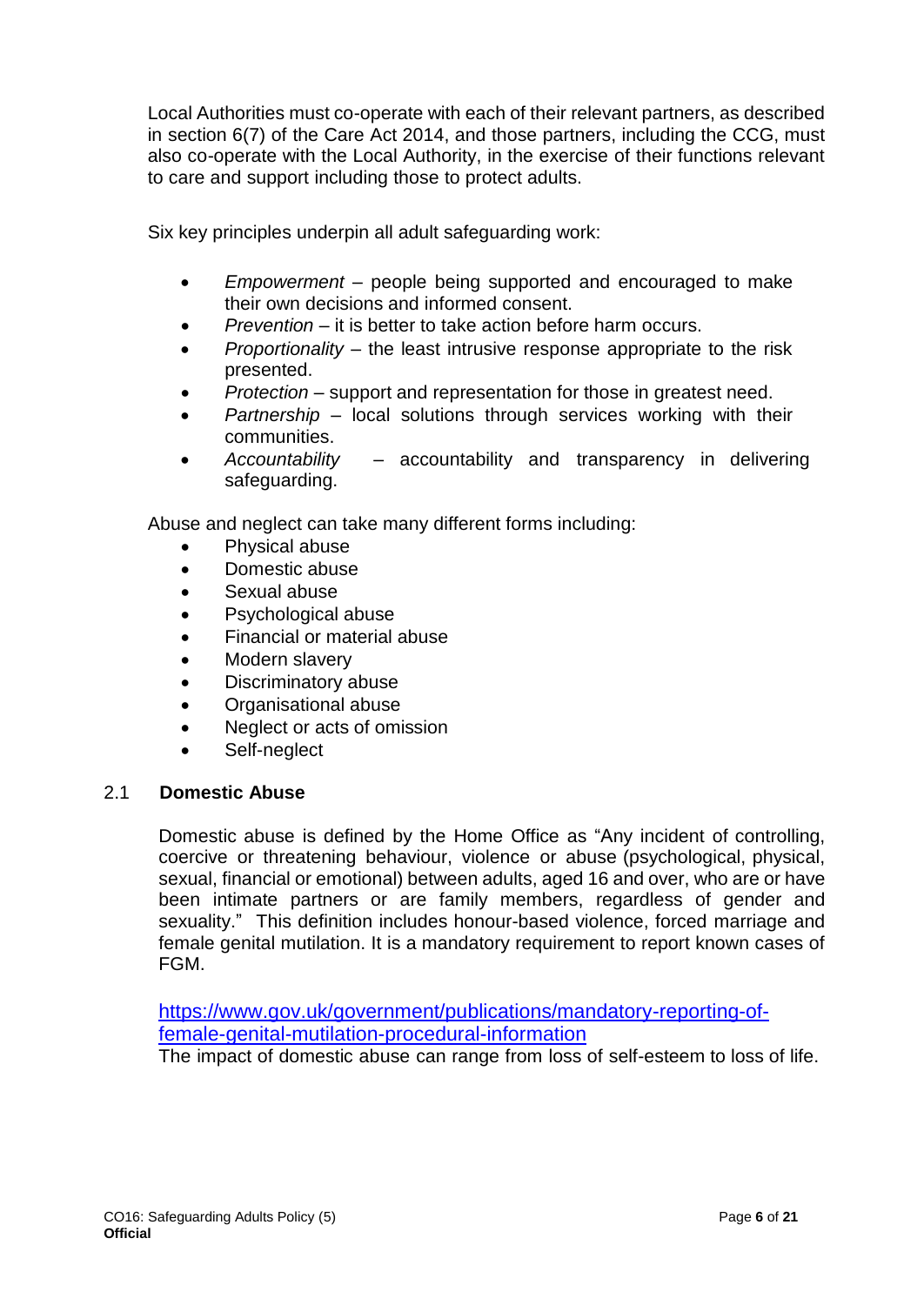Domestic abuse happens in all communities, regardless of gender, age, disability, gender reassignment, race, religion or belief, sexual orientation, marriage or civil partnership and pregnancy or maternity. When dealing with domestic abuse it is important to recognise differences between all protected characteristics. It follows that different approaches and resources are needed when addressing domestic abuse with different groups.

The Domestic Abuse Bill is expected later in 2021. The Bill will create a statutory definition of domestic abuse and establish a Domestic Abuse Commissioner with new powers. It will place duties on the local authorities in England to support to victims and their children regarding safe accommodation and make changes to the court process including a presumption of special measures being provided for the victim with the court proceedings.

# 2.2. **Prevent – part of the counter-terrorism strategy in the UK**

Prevent aims to reduce the number of people becoming or supporting violent extremists. Prevent is one of the most challenging parts of the counter-terrorism strategy, because it operates in a pre- criminal space, before any criminal activity has taken place. It is important the CCG staff are aware of the strategy and consider this under the banner of safeguarding including referral within the multiagency policy. [https://www.southtyneside.gov.uk/article/55986/Polices-and](https://www.southtyneside.gov.uk/article/55986/Polices-and-procedures-)[procedures](https://www.southtyneside.gov.uk/article/55986/Polices-and-procedures-)<https://www.gov.uk/government/publications/prevent-duty-guidance>

# <span id="page-6-0"></span>**3. Safeguarding Adults**

## 3.1 **Procedures to follow when there is a concern about an adult at risk of abuse or neglect**

Any member of staff who believes that an adult who may be at risk has suffered abuse, or is likely to do so, has a legal duty to respond.

The Safeguarding Adult's Designated Nurse and/ or any member of the safeguarding and quality team will provide advice, support and guidance as required.

Where concerns are raised:

- Ensure the immediate safety of all
- Ensure urgent medical attention if required
- Contact the police if a criminal offence is suspected
- Any risks to children follow STSCAP procedures. https://www.southtyneside.gov.uk/article/35807/Worried-about-a-child-

Concerns should be raised to the Local Authority following South Tyneside Safeguarding Adults Policy and Procedures.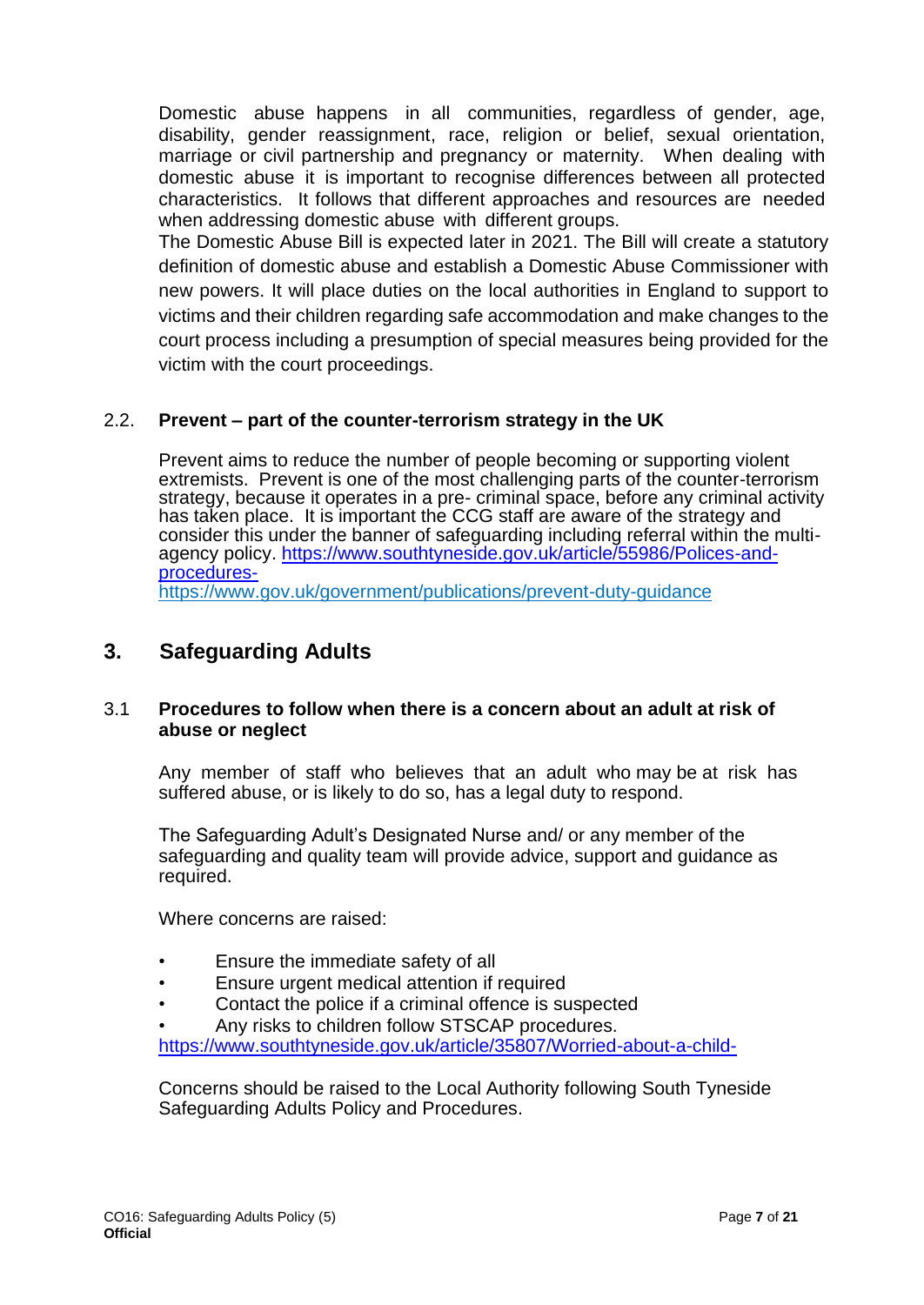Worried-about-an-adult [https://www.southtyneside.gov.uk/article/35879/Worried-about](https://www.southtyneside.gov.uk/article/35879/Worried-about-an-adult-)[an-adult-](https://www.southtyneside.gov.uk/article/35879/Worried-about-an-adult-)

Where possible discuss concerns openly and honestly with the adult. Consent and the person's wishes must be considered and individuals should be supported and encouraged to make their own decisions regarding safeguarding from the outset. Making Safeguarding Personal is a personalised approach that supports safeguarding to be done with, and not to, the individual.

All concerns, actions taken and reasons to share information should be appropriately recorded, following organisational procedures.

The Local Authority must make enquiries, or cause another agency to do so, whenever abuse or neglect are suspected in relation to an adult and the Local Authority thinks it necessary to enable it to decide what (if any) action is needed to help and protect the adult.

It is the responsibility of those who have raised the concern to the Local Authority to ensure that it has been received and is being dealt with, should a formal response not be received.

## 3.2 **Commissioned Services – Governance and Accountability**

The CCG Governing Body is responsible for ensuring that NHS services commissioned on behalf of the CCG have in place arrangements to meet their statutory duties in relation to safeguarding adults and that these arrangements are being complied with. The CCG Governing Body will assure itself that safeguarding adults is a priority across the health economy and will receive regular reports and updates with reference to safeguarding adult matters across its health economy.

The CCG will ensure effective leadership, commissioning and governance of safeguarding adult services across the local health community by:

- Ensuring a robust governance structure is in place to support the work of the STSCAP and the CCG Governing Body in delivering safeguarding adult responsibilities.
- Ensuring all commissioned services are fully aware of their local and statutory responsibilities regarding safeguarding adults and that the CCG's commissioning, contracting, contract monitoring and quality assurance processes fully reflect this.
- Ensuring service specifications, invitations to tender and service contracts fully reflect safeguarding and MCA requirements outlined in this policy with specific reference to the clear standards for service delivery.
- Monitoring safeguarding adult and MCA compliance both within the CCG and across commissioned services, addressing weaknesses as a matter of priority.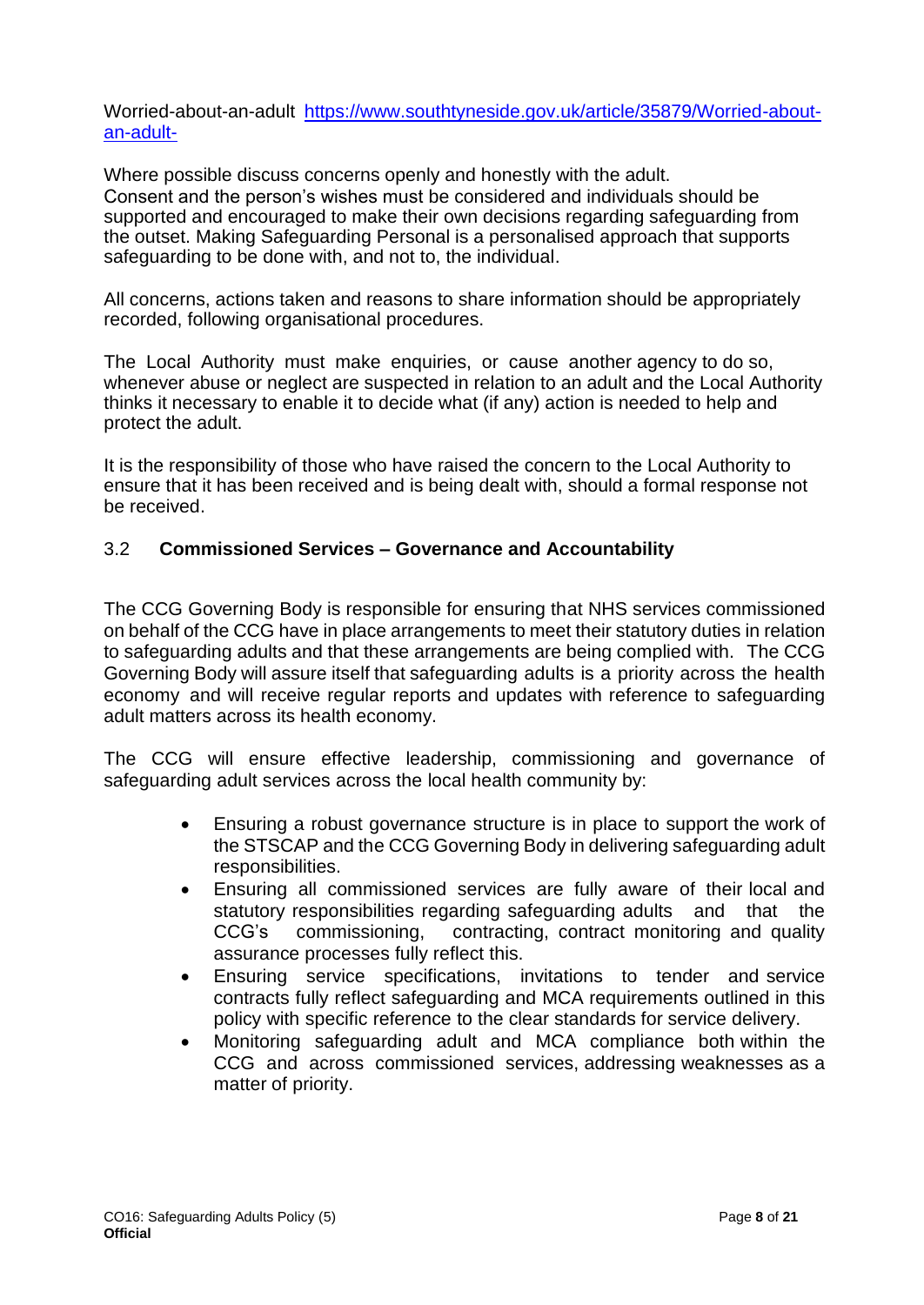- Reviewing Safeguarding Adult Reviews and their subsequent action plans and ensuring that learning from these is reflected in the strengthening of commissioning, quality assurance and practice.
- Ensuring a system is in place for escalating risks.

The Executive Lead for Safeguarding Adults in the CCG is the Director of Nursing, Quality and Safety.

The STSCAP is a joint adults and children's executive partnership board, which has the lead responsibility for keeping adults safe, as set out in the statutory guidance under the Care Act 2014.

The Director of Nursing is Executive Lead with responsibility for safeguarding adults and is a member of South Tyneside Safeguarding Children and Adults Partnership Executive Board. The Designated Nurse for Safeguarding Adult's and Designated Nurse for Safeguarding Children deputise.

Standards have been developed and incorporated into contracts with providers that will ensure the following arrangements in relation to adult safeguarding are adhered to:

- **Leadership**  a named Lead(s) is identified who is responsible and accountable for safeguarding adults.
- **Policies/Procedures/Strategies** Policies are produced that are accessible and ensure clarity in relation to raising and reporting concerns relating to an adult at risk. These policies comply with the South Tyneside Multiagency Safeguarding Adults Procedural Framework.
- **Training and Continuous Professional Development**  staff will receive relevant mandatory adult safeguarding training appropriate to their roles and responsibilities.
- **Safe Recruitment and Vetting Procedures** it is essential that there is an identity check (and record the outcome) of all applicants for employment is in accordance with *NHS Employment Check Standard (NHS Employers) 2008.* It is essential that previous employment history is checked before any unconditional offer of employment is made and a criminal record check via the Disclosure and Barring Service (DBS) is undertaken for all new staff, who may have access to adults at risk. This should be renewed every three years.
- **Whistleblowing** Providers will ensure policies are in place and staff are aware of how to raise concerns.
- **Safeguarding Adult Reviews**  Providers contribute to Safeguarding Adult Reviews (SARs) in accordance, and ensuring compliance, with the Care Act 2014 and South Tyneside Multiagency Policies and Procedures.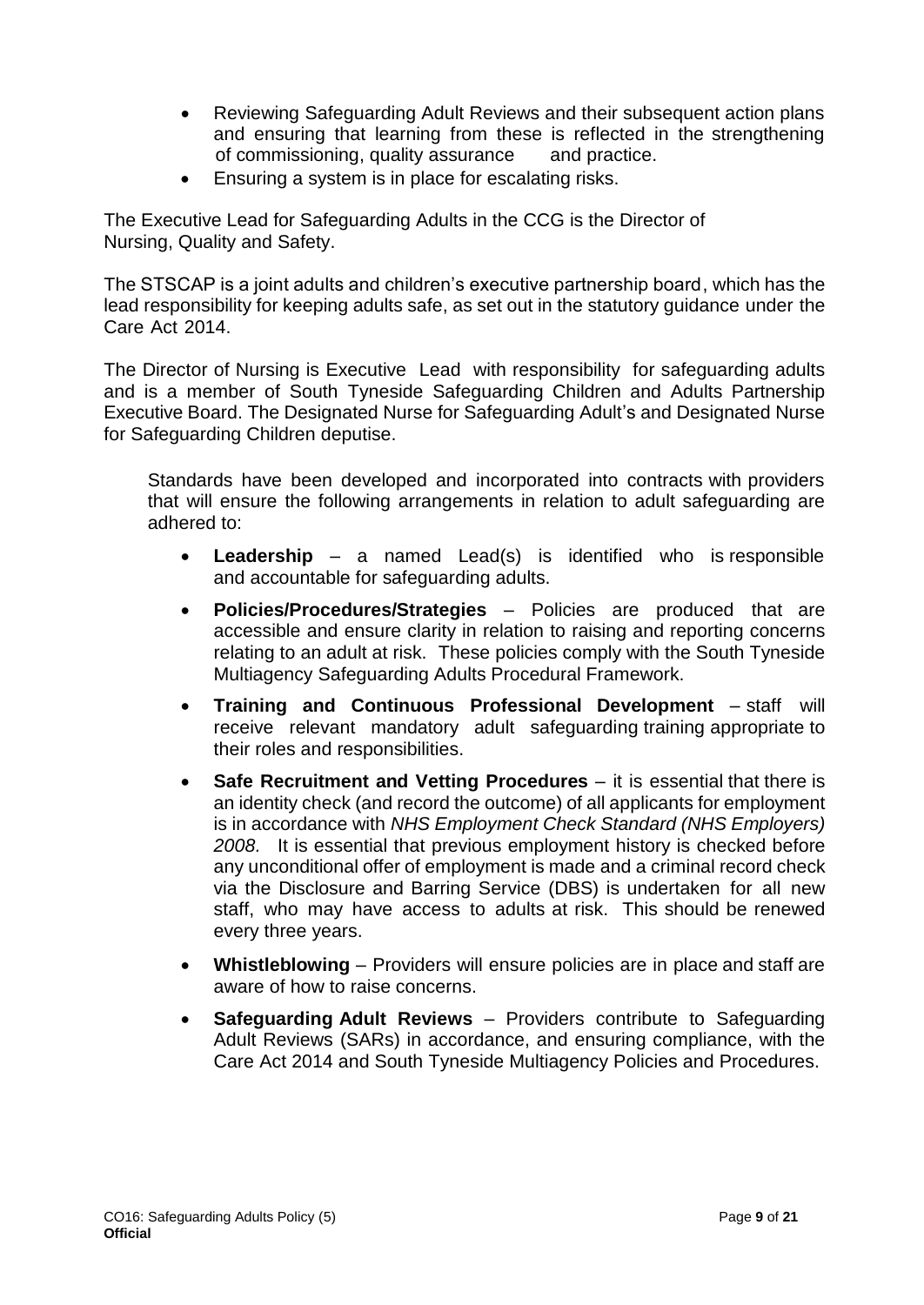- **Domestic Homicide Reviews** Domestic Homicide Reviews (DHRs) were established on a statutory basis under section 9 of the Domestic Violence, Crime and Victims Act (2004). This provision came into force on 13 April 2011. All health organisations, including commissioning bodies, are obliged to participate in these reviews under the Act.
- **Mental Capacity Act 2005 and Deprivation of Liberty Safeguards** – provides a framework to provide protection for people, 16 years and over, who cannot make decisions for themselves due to an impairment of, or a disturbance in the functioning of, the mind or brain. All health organisations are legally obliged to ensure compliance and follow the MCA Code of Practice and the forthcoming amendments in 2022 regarding the Liberty Protection Safeguards.
- **Incidents/Serious Incidents**  Policies are in place and confirm how incidents/serious incidents relating to adult safeguarding are dealt with.
- **Supervision** Supervision policies are in place for the provision of adult safeguarding supervision.

# <span id="page-9-0"></span>**4. Duties and Responsibilities**

| <b>Council of Practices</b>              | The Council of Practices has delegated responsibility<br>to the Governing Body (GB) for setting the strategic<br>context in which organisational process documents<br>are developed and for establishing a scheme of<br>governance for the formal review and approval of such<br>documents.                                                             |
|------------------------------------------|---------------------------------------------------------------------------------------------------------------------------------------------------------------------------------------------------------------------------------------------------------------------------------------------------------------------------------------------------------|
| <b>The Accountable</b><br><b>Officer</b> | The Accountable Officer is ultimately accountable for<br>ensuring that the CCG fulfils its statutory duty<br>effectively with regard to safeguarding and promoting<br>the welfare of adults                                                                                                                                                             |
| <b>The Chief Officer</b>                 | The Chief Officer has overall<br>responsibility for<br>ensuring that the CCG has appropriate strategies,<br>structures, policies and procedures in place to<br>ensure that adults at risk are safeguarded from harm<br>and abuse and that the organisation complies with all<br>relevant national legislation and discharges its duties<br>effectively. |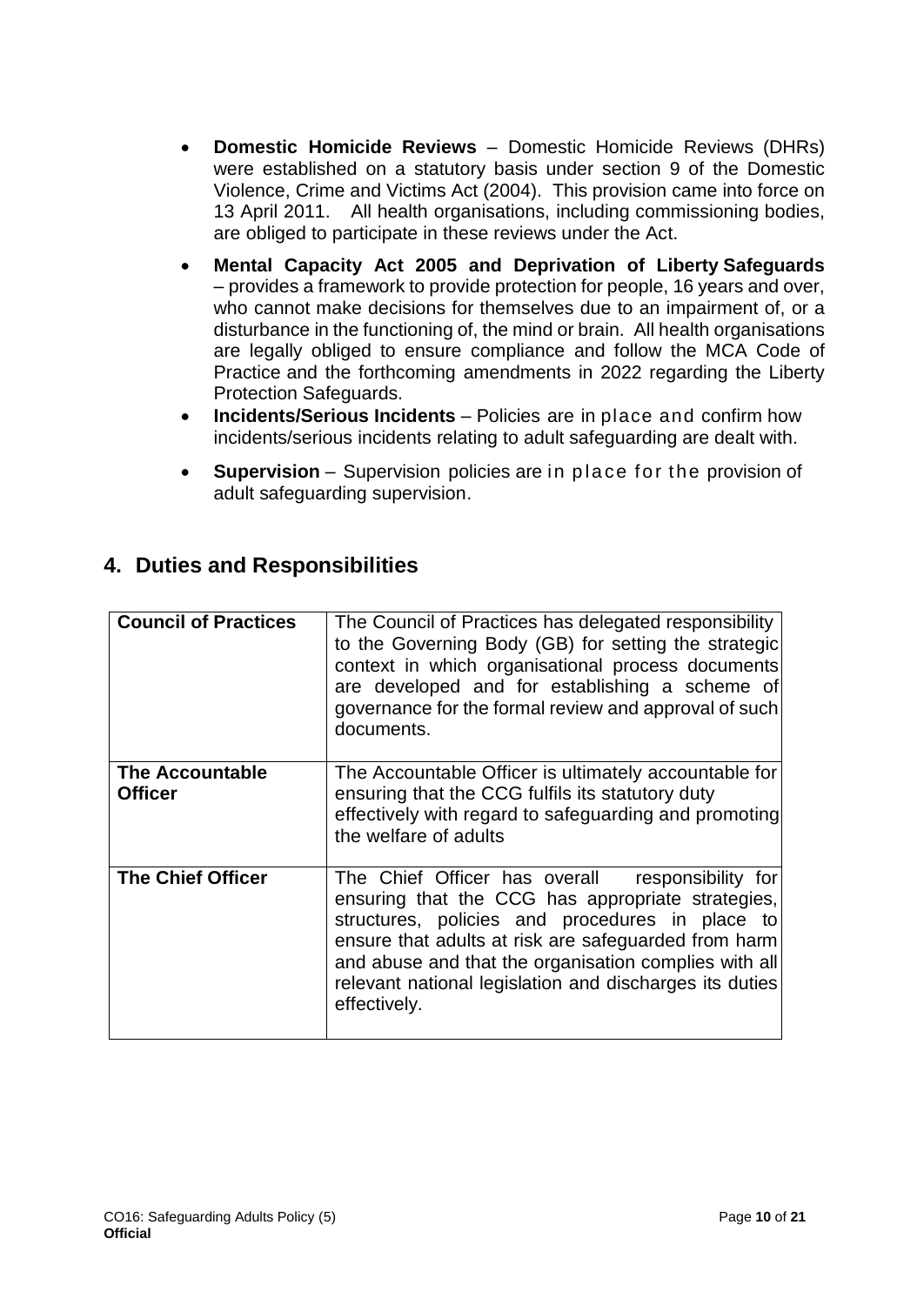| <b>The Executive Director</b><br>Οf          | The Executive Director of Nursing, Quality and<br>Safety will ensure that the CCG has in place                                                                                                                                                                                        |
|----------------------------------------------|---------------------------------------------------------------------------------------------------------------------------------------------------------------------------------------------------------------------------------------------------------------------------------------|
| <b>Nursing, Quality and</b><br><b>Safety</b> | assurance processes to monitor CCG and<br>commissioned services' compliance with adult<br>safeguarding legislation, guidance, policy,<br>procedures, quality standards and contract<br>monitoring of providers.                                                                       |
|                                              | The Executive Director of Nursing, Quality and<br>Safety is responsible for ensuring that the Chief<br>Officer and Governing Body members are made<br>aware of any concerns relating to a commissioned<br>service which may be presenting a safeguarding risk<br>to an adult at risk. |
|                                              | The Executive Director of Nursing, Quality and Safety<br>will ensure appropriate representation of the CCG at<br>the. STSCAP, sub groups and committees                                                                                                                               |
|                                              | The Executive Director of Nursing, Quality and Safety<br>will work closely with, and performance manage, the<br>CCG Designated Nurses for Safeguarding.                                                                                                                               |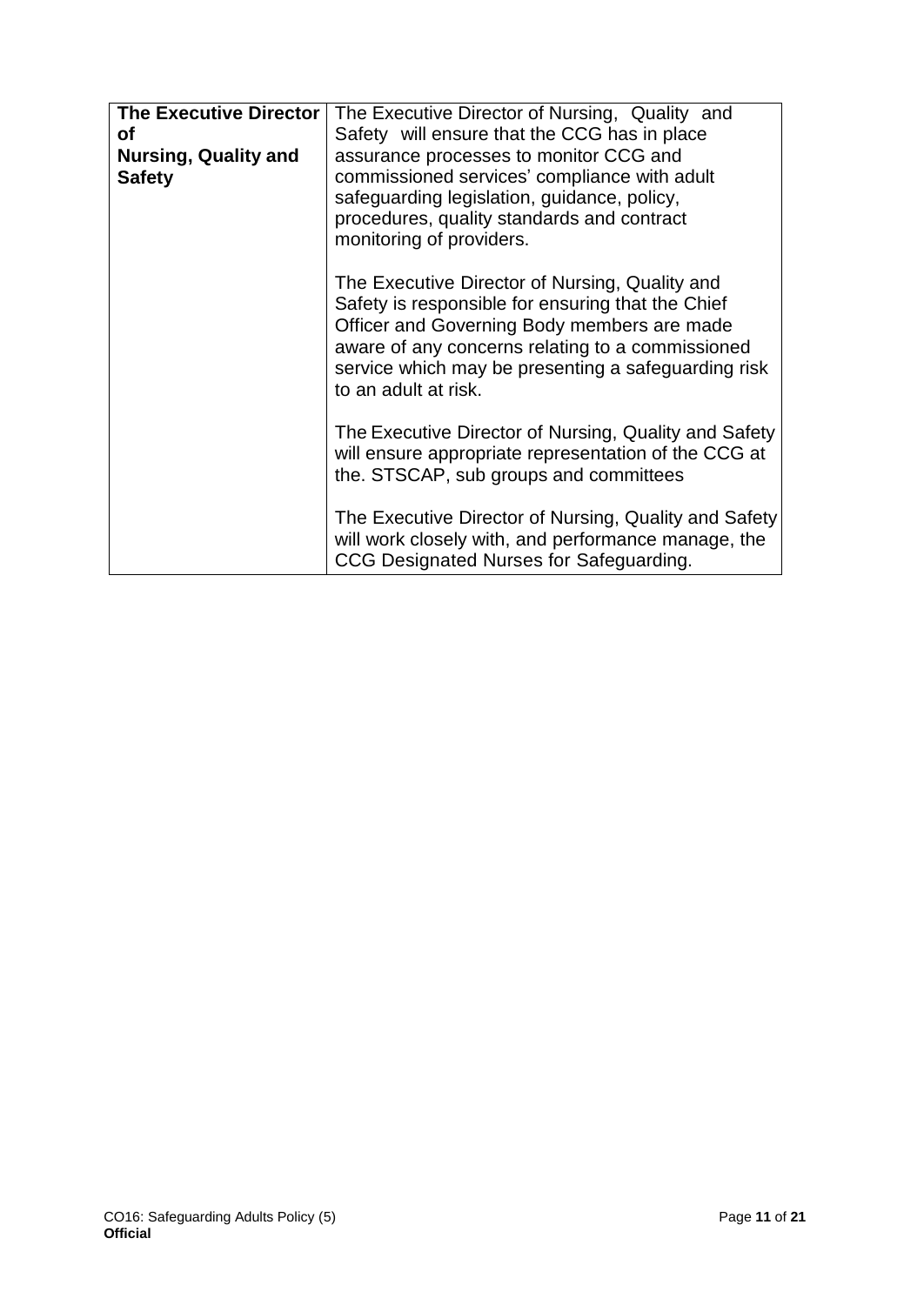| <b>The Designated Nurse</b> | The designated nurse safeguarding adults is the              |  |  |
|-----------------------------|--------------------------------------------------------------|--|--|
| <b>Safeguarding</b>         | strategic and professional lead on all aspects of adult      |  |  |
| <b>Adults</b>               | safeguarding, which includes all commissioned                |  |  |
|                             | providers. They will:                                        |  |  |
|                             | Work with the Director of Nursing, Quality and               |  |  |
|                             | Safety to ensure robust safeguarding adults'                 |  |  |
|                             | assurance arrangements are in place within the               |  |  |
|                             | CCG and provider services.                                   |  |  |
|                             | Provide advice<br>and expertise<br>the<br>to                 |  |  |
|                             | STSCAP Sub Groups and to professionals across                |  |  |
|                             | both the NHS and partner agencies.                           |  |  |
|                             | Provide professional leadership, advice<br>and               |  |  |
|                             | support adult safeguarding professionals in the              |  |  |
|                             | CCG and each provider organisation.                          |  |  |
|                             | Represent the CCG on relevant sub-groups,                    |  |  |
|                             | networks and multiagency groups charged with                 |  |  |
|                             | the management of safeguarding adults.                       |  |  |
|                             | Lead on investigation and provision<br>of                    |  |  |
|                             | appropriate information to inform and support all            |  |  |
|                             | safeguarding adult reviews.                                  |  |  |
|                             | Lead and support the development of adult                    |  |  |
|                             | safeguarding policy and procedures in the CCG                |  |  |
|                             | in accordance with national, regional and local              |  |  |
|                             | requirements.                                                |  |  |
|                             | Provide advice and guidance in relation to                   |  |  |
|                             | safeguarding adults training including standards.            |  |  |
|                             | Ensure quality standards for safeguarding adults             |  |  |
|                             | are developed and included in all provider                   |  |  |
|                             | contracts and compliance is evidenced.                       |  |  |
| <b>The Named GP</b>         | The Named GP Safeguarding Adults will:                       |  |  |
| <b>Safeguarding Adults</b>  |                                                              |  |  |
|                             | Provide GP leadership to safeguarding adults                 |  |  |
|                             | work in South Tyneside CCG.                                  |  |  |
|                             | Work closely with<br>other Named,<br>Lead                    |  |  |
|                             | Practitioners and Designated Professionals in                |  |  |
|                             | supporting all activities necessary to ensure that           |  |  |
|                             | <b>CCG</b><br>responsibilities<br>the<br>its<br>meets<br>in. |  |  |
|                             | safeguarding adults.                                         |  |  |
|                             | Ensure that the GPs across South Tyneside                    |  |  |
|                             | have appropriate safeguarding policies<br>and                |  |  |
|                             | procedures in place, in line with national and               |  |  |
|                             | local multi-agency guidance.                                 |  |  |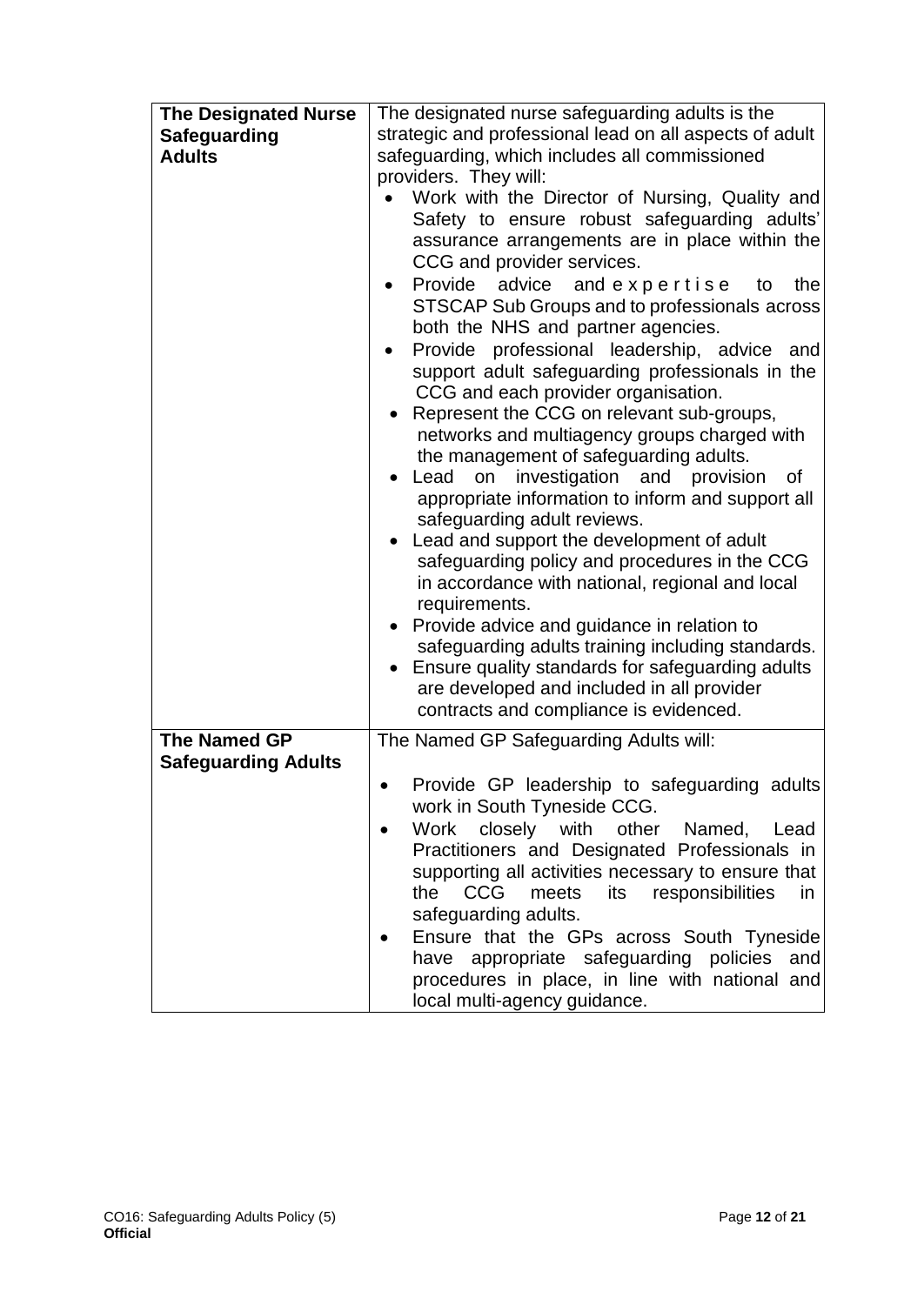| <b>All CCG Employees</b> | All CCG employees are responsible for ensuring that<br>they have completed mandatory adult safeguarding<br>training. They will ensure that they are aware of this<br>policy and the South Tyneside Safeguarding Policies<br>and Procedures and understand how to raise a<br>concern relating to an adult at risk.<br>CCG employees are responsible for actively co-<br>operating with managers in the application of this |
|--------------------------|---------------------------------------------------------------------------------------------------------------------------------------------------------------------------------------------------------------------------------------------------------------------------------------------------------------------------------------------------------------------------------------------------------------------------|
|                          | policy to enable the CCG to discharge its legal<br>obligations and, in particular:                                                                                                                                                                                                                                                                                                                                        |
|                          | All staff must be aware of the potential for abuse<br>of adults at risk and the actions required of them<br>should they have any concerns. They should be<br>familiar with the agreed policy and procedure and<br>attend training commensurate with their role.<br>Staff must adhere to this policy.                                                                                                                      |
|                          | CCG employees, governed by professional<br>regulations, should understand how their professional<br>standards and requirements underpin their<br>organisational roles to prevent, recognise and<br>respond to abuse and neglect.                                                                                                                                                                                          |
| <b>NHS Providers</b>     | All NHS Providers are responsible for ensuring they<br>have clear operational policies and procedures that<br>reflect the STSCAP.                                                                                                                                                                                                                                                                                         |
|                          | NHS employees, governed by professional<br>regulations, should understand how their professional<br>standards and requirements underpin their<br>organisational roles to prevent, recognise and<br>respond to abuse and neglect.                                                                                                                                                                                          |
|                          | NHS providers will ensure that all staff undertake<br>mandatory training at the appropriate level for their<br>role and that a record of this training is maintained.                                                                                                                                                                                                                                                     |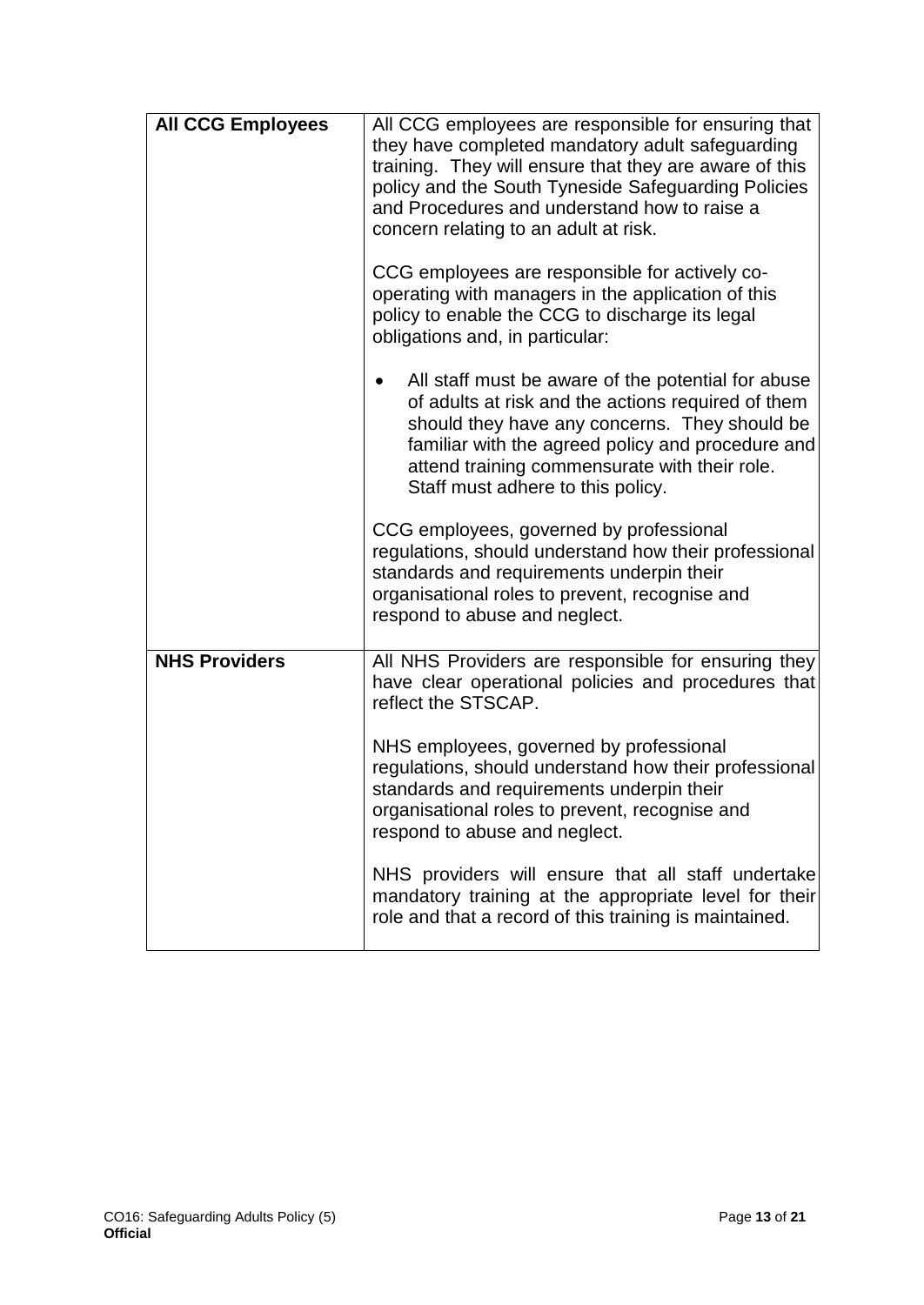# <span id="page-13-0"></span>**5. Implementation**

This policy will be available to all staff for use in the circumstances described on the title page.

All managers are responsible for ensuring that relevant staff within the CCG have read and understood this document and are competent to carry out their duties in accordance with the procedures described.

# <span id="page-13-1"></span>**6. Training Implications**

All CCG staff are required to complete mandatory Safeguarding Adults training commensurate with their role and responsibilities. Refer to Appendix A, Mandatory Training Matrix.

# <span id="page-13-2"></span>**7. Related Documents**

## 7.1 **Other Related Policy Documents**

• South Tyneside Multiagency Safeguarding Adults Procedural **Framework**  [https://www.southtyneside.gov.uk/article/55982/Information-for](https://www.southtyneside.gov.uk/article/55982/Information-for-professionals-)[professionals-](https://www.southtyneside.gov.uk/article/55982/Information-for-professionals-)

<https://www.southtyneside.gov.uk/article/35879/Worried-about-an-adult->

- South Tyneside policy, procedures and practice resource <http://www.southtynesidesafeguardingappp.co.uk/home/>
- South Tyneside Safeguarding Children Policies and Procedures [www.stscb.org.uk](http://www.stscb.org.uk/)
- Prevent Strategy, HM Government, June 2011 [https://www.gov.uk/government/publications/counter-terrorism](https://www.gov.uk/government/publications/counter-terrorism-strategy-contest)[strategy-contest](https://www.gov.uk/government/publications/counter-terrorism-strategy-contest)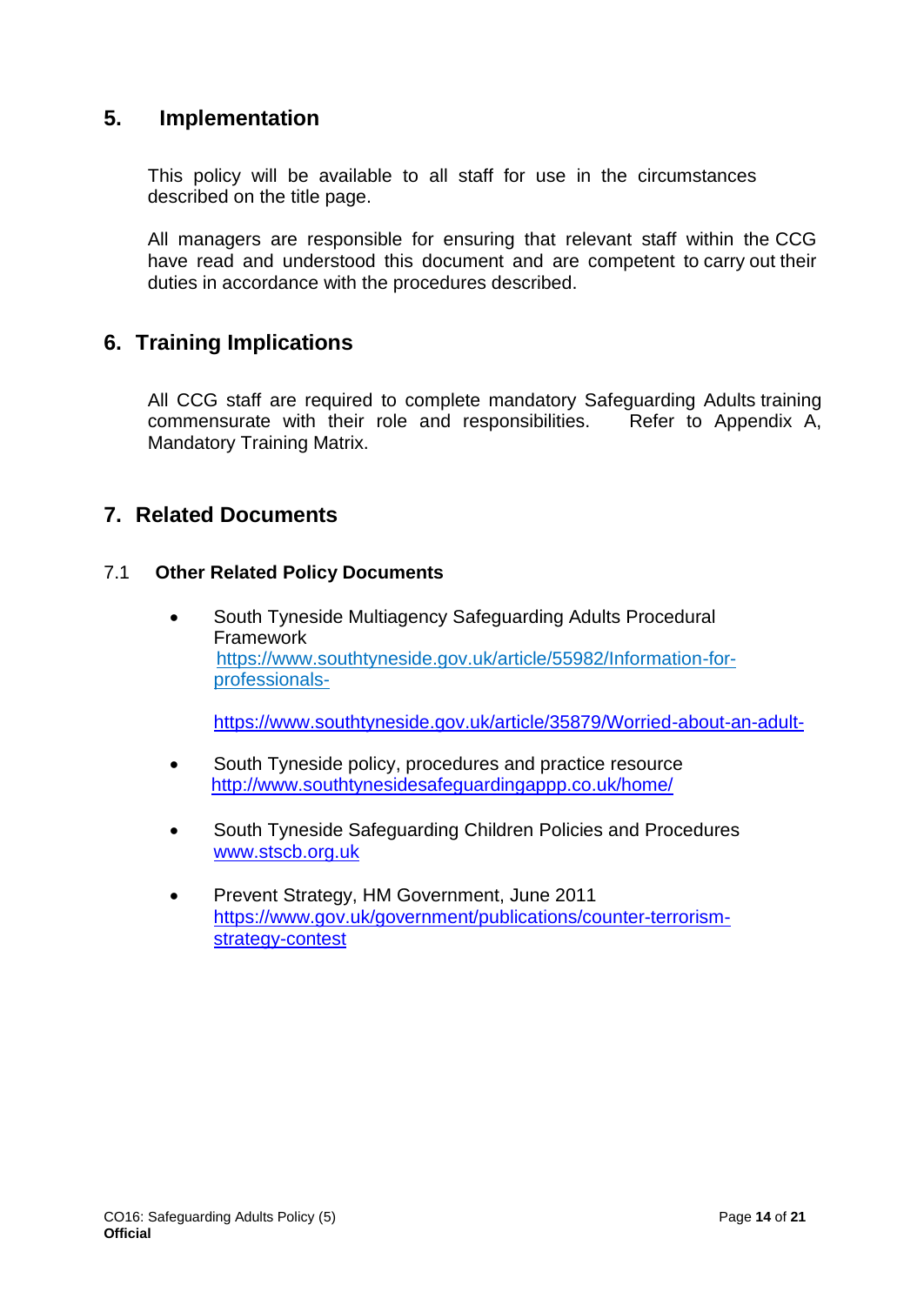# 7.2 **Legislation and Statutory Requirements**

- Care Act 2014 <http://www.legislation.gov.uk/ukpga/2014/23/contents/enacted>
- Care and Support Statutory Guidance (DH, October 2014) [https://www.gov.uk/government/publications/care-act-2014-statutory](https://www.gov.uk/government/publications/care-act-2014-statutory-guidance-for-implementation)[guidance-for-implementation](https://www.gov.uk/government/publications/care-act-2014-statutory-guidance-for-implementation)
- Mental Capacity Act 2005 and Deprivation of Liberty Safeguards <https://www.legislation.gov.uk/ukpga/2005/9/contents>
- Mental Capacity Code of Practice [https://www.gov.uk/government/publications/mental-capacity-act](https://www.gov.uk/government/publications/mental-capacity-act-code-of-practice)[code-of-practice](https://www.gov.uk/government/publications/mental-capacity-act-code-of-practice)
- Care Quality Commission Regulations and Standards

# 7.3 **Best Practice Recommendations**

• Domestic Violence and abuse; how health services, the organsiations they work with can respond February 2014, Recommendation 16;

<https://www.nice.org.uk/guidance/qs116>

- Responding to Colleagues Experience Domestic Abuse
- Safe lives employer quidance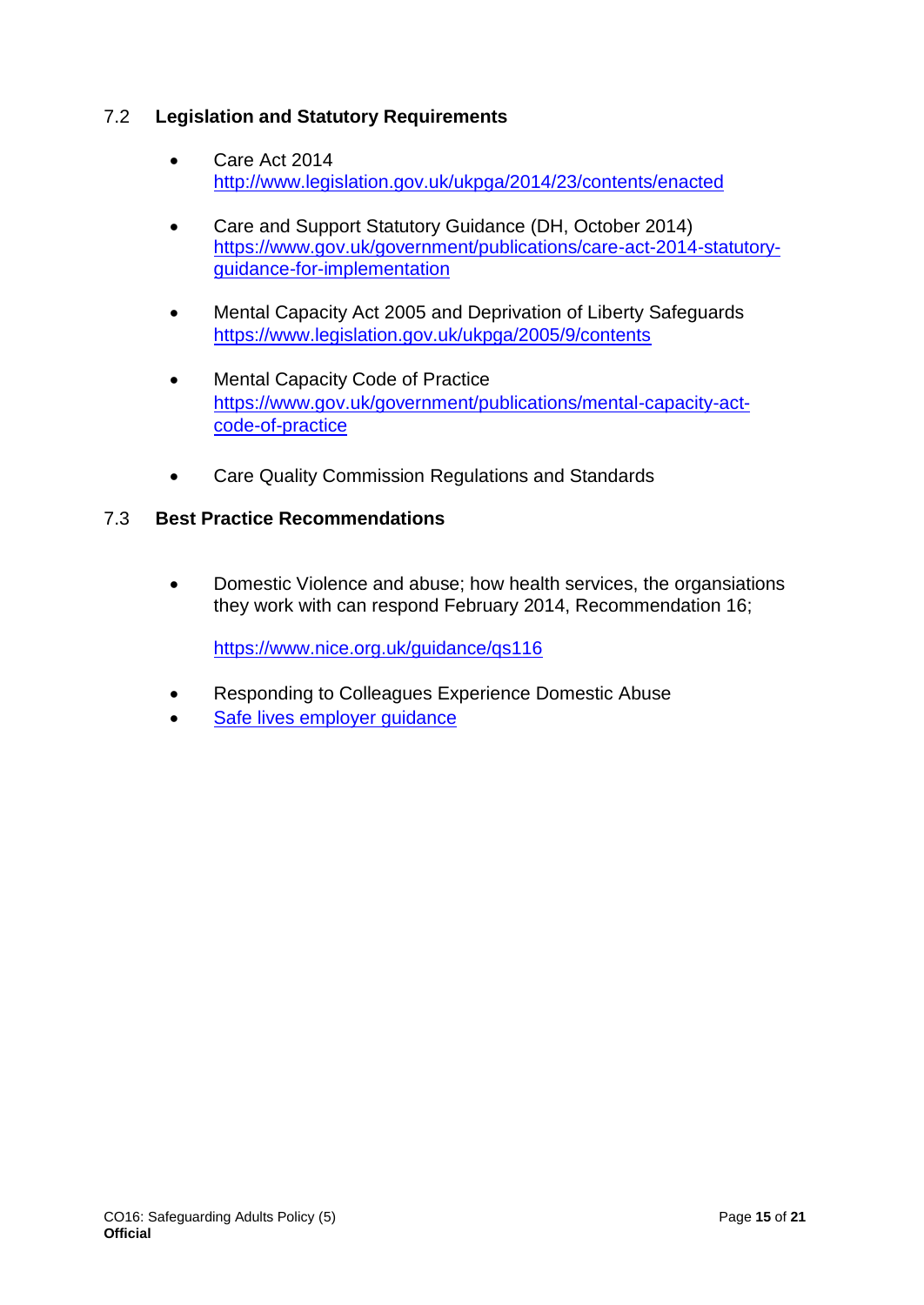# <span id="page-15-0"></span>**8. Monitoring, Review and Archiving**

#### 8.1 **Monitoring**

The Governing Body will agree a method for monitoring the dissemination and implementation of this policy. Monitoring information will be recorded in the policy database.

#### 8.2 **Review**

- 8.2.1 The Governing Body will ensure that this policy document is reviewed in accordance with the timescale specified at the time of approval. No policy or procedure will remain operational for a period exceeding three years without a review taking place.
- 8.2.2 Staff who become aware of any change which may affect a policy should advise their line manager as soon as possible. The Governing Body will then consider the need to review the policy or procedure outside of the agreed timescale for revision.
- 8.2.3 For ease of reference for reviewers or approval bodies, changes should be noted in the 'Version Control' table on the second page of this document.
- **NB:** If the review consists of a change to an appendix or procedure document, approval may be given by the Sponsor Director and a revised document may be issued. Review to the main body of the policy must always follow the original approval process.

#### 8.3 **Archiving**

The Governing Body will ensure that archived copies of superseded policy documents are retained in accordance with Records Management; Code of Conduct for Health and Social Care 2016.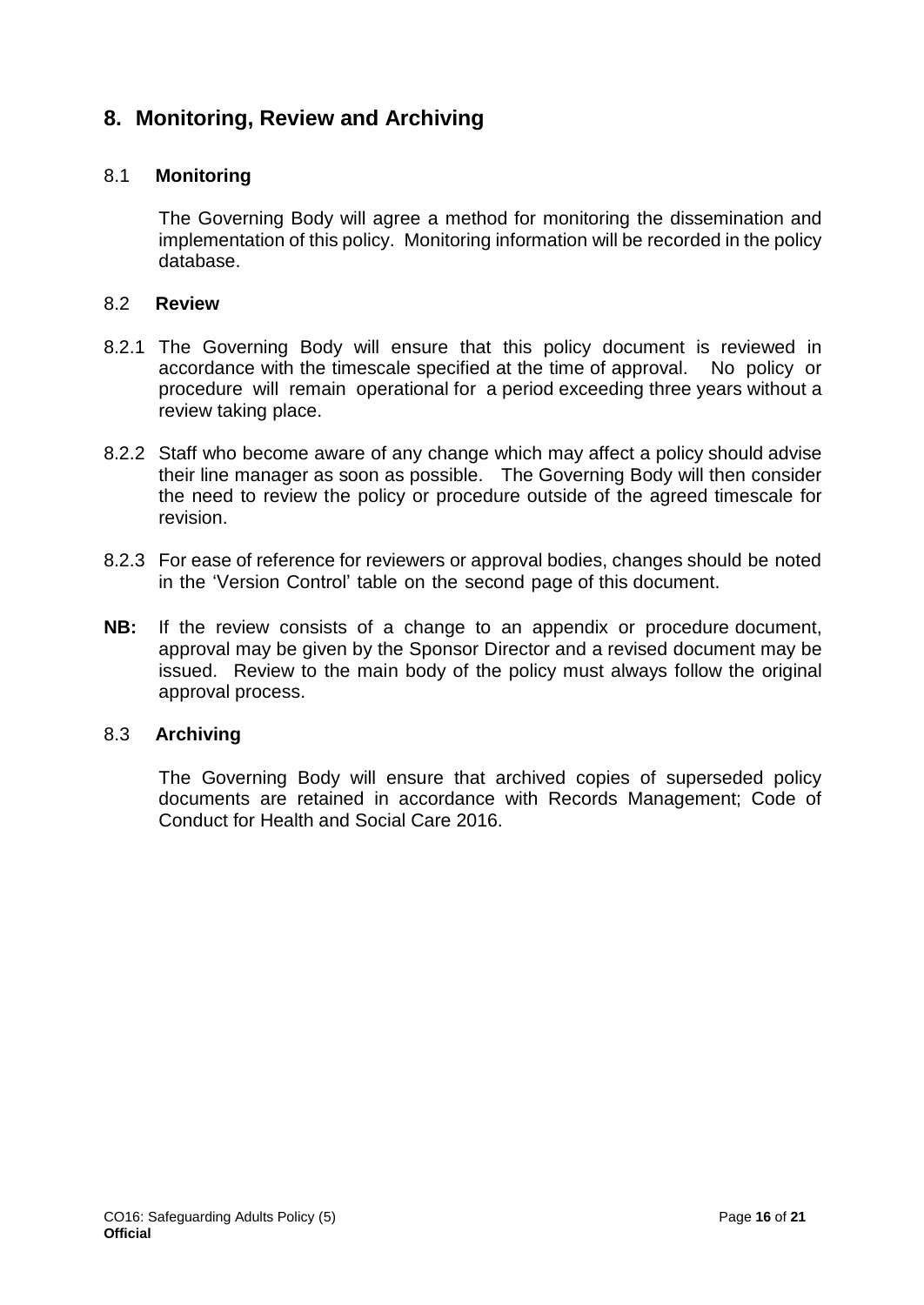# <span id="page-16-0"></span>**9 Equality Analysis**

# **Equality Impact Assessment Initial Screening Assessment (STEP 1)**

As a public body organisation we need to ensure that all our current and proposed strategies, policies, services and functions, have given proper consideration to equality, diversity and inclusion, do not aid barriers to access or generate discrimination against any protected groups under the Equality Act 2010 (Age, Disability, Gender Reassignment, Pregnancy and Maternity, Race, Religion/Belief, Sex, Sexual Orientation, Marriage and Civil Partnership).

This screening determines relevance for all new and revised strategies, policies, projects, service reviews and functions.

Completed at the earliest opportunity it will help to determine:

- The relevance of proposals and decisions to equality, diversity, cohesion and integration.
- Whether or not equality and diversity is being/has already been considered for due regard to the Equality Act 2010 and the Public Sector Equality Duty (PSED).
- Whether or not it is necessary to carry out a full Equality Impact Assessment.

#### **Name(s) and role(s) of person completing this assessment:**

**Name:** Sharon Thompson **Job Title:** Designated Nurse Safeguarding Adults **Organisation:** South Tyneside CCG

## **Title of the service/project or policy:** Safeguarding Adults Policy

**Is this a; Strategy / Policy** ☒ **Service Review** ☐ **Project** ☐ **Other** Click here to enter text.

#### **What are the aim(s) and objectives of the service, project or policy:**

This policy sets out how, as a commissioning organisation, the CCG will fulfil their statutory duties and responsibilities effectively both within their own organisation and across their local health economies via their commissioning arrangements regarding safeguarding Adults.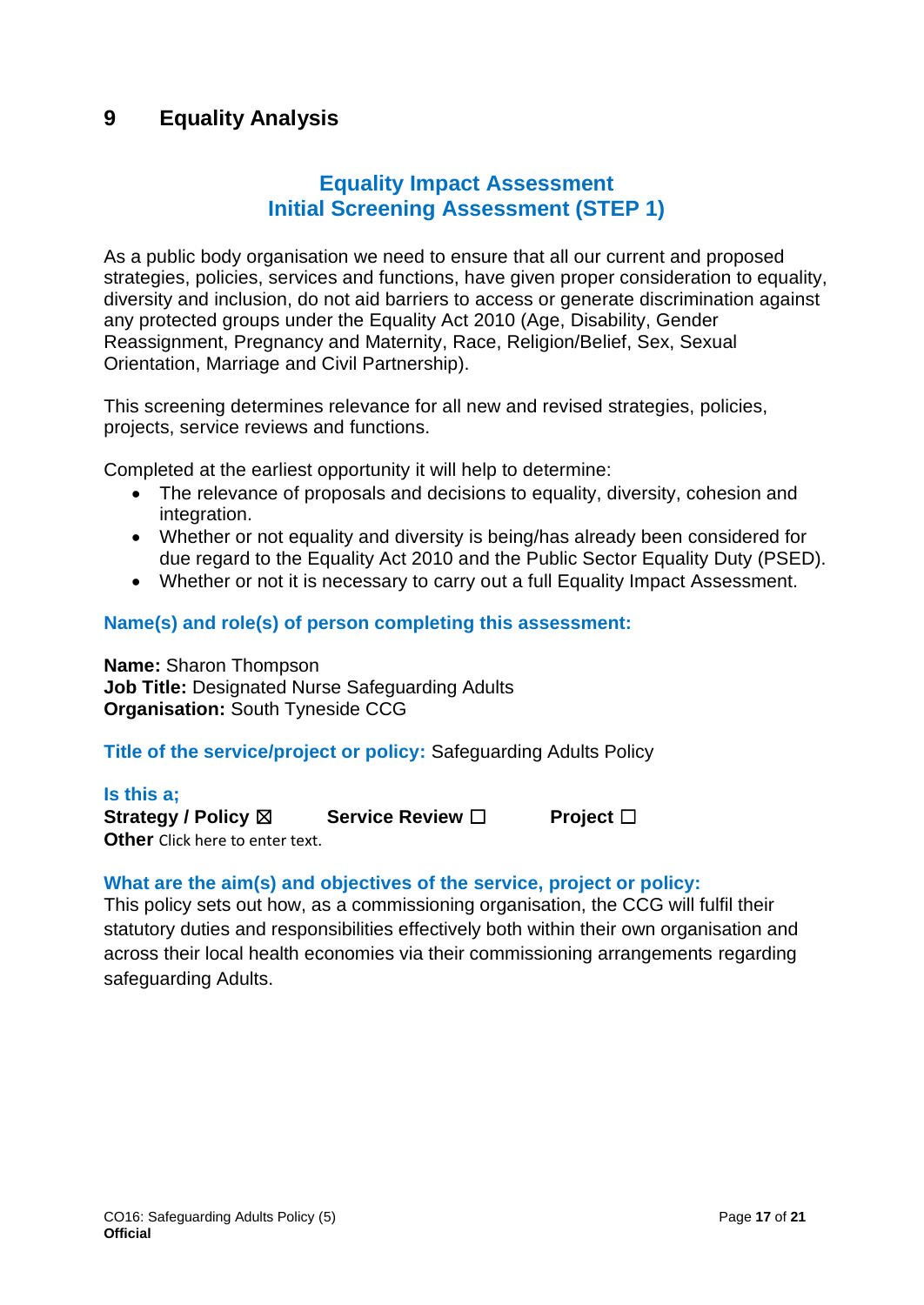# **Who will the project/service /policy / decision impact?**

(Consider the actual and potential impact)

- **Staff** ☒
- **Service User / Patients** ☐
- **Other Public Sector Organisations**☐
- **Voluntary / Community groups / Trade Unions** ☐
- **Others, please specify** Click here to enter text.

| <b>Questions</b>                                                          | <b>Yes</b> | <b>No</b> |
|---------------------------------------------------------------------------|------------|-----------|
| Could there be an existing or potential negative impact on any of the     |            |           |
| protected characteristic groups?                                          |            |           |
| Has there been or likely to be any staff/patient/public concerns?         |            | ⊠         |
| Could this piece of work affect how our services, commissioning or        |            | $\times$  |
| procurement activities are organised, provided, located and by whom?      |            |           |
| Could this piece of work affect the workforce or employment practices?    |            | ⊠         |
| Does the piece of work involve or have a negative impact on:              |            | $\times$  |
| Eliminating unlawful discrimination, victimisation and harassment         |            |           |
| Advancing quality of opportunity<br>$\bullet$                             |            |           |
| Fostering good relations between protected and non-protected<br>$\bullet$ |            |           |
| groups in either the workforce or community                               |            |           |

**If you have answered no to the above and conclude that there will not be a detrimental impact on any equality group caused by the proposed policy/project/service change, please state how you have reached that conclusion below:** 

Safeguarding is a statutory responsibility of the CCG and safeguarding duties apply to all.

## **If you have answered yes to any of the above, please now complete the 'STEP 2 Equality Impact Assessment' document**

| <b>Accessible Information Standard</b>                                                                                                           | <b>Yes</b> | <b>No</b> |
|--------------------------------------------------------------------------------------------------------------------------------------------------|------------|-----------|
| Please acknowledge you have considered the requirements of the<br>Accessible Information Standard when communicating with staff and<br>patients. | ⊠          |           |
| https://www.england.nhs.uk/wp-content/uploads/2017/10/accessible-<br>info-standard-overview-2017-18.pdf                                          |            |           |
| Please provide the following caveat at the start of any written documentation:                                                                   |            |           |
| "If you require this document in an alternative format such as easy read large                                                                   |            |           |

**ument in an alternative format such as easy read, large text, braille or an alternative language please contact (ENTER CONTACT DETAILS HERE)"**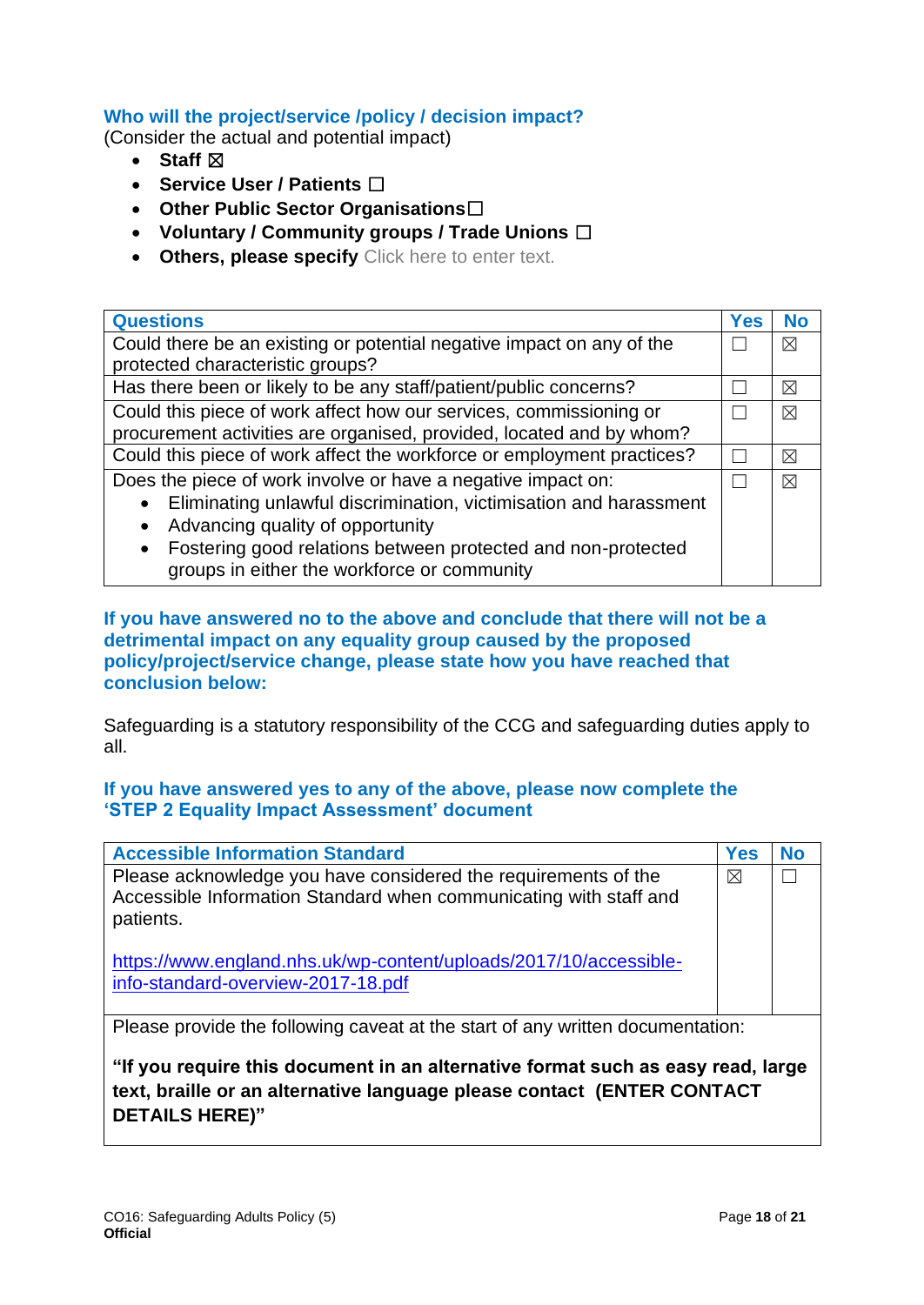## **If any of the above have not been implemented, please state the reason:**

Click here to enter text.

# **Governance, ownership and approval**

| Please state here who has approved the actions and outcomes of the screening |                                 |            |  |  |  |
|------------------------------------------------------------------------------|---------------------------------|------------|--|--|--|
| <b>Name</b>                                                                  | Job title<br><b>Date</b>        |            |  |  |  |
| Jeanette Scott                                                               | <b>Exec Director of Nursing</b> | 13.04.2021 |  |  |  |
|                                                                              |                                 |            |  |  |  |
| <b>Presented to (Appropriate Committee)</b><br><b>Publication Date</b>       |                                 |            |  |  |  |
| Joint Quality and Safety Committee                                           |                                 | April 2021 |  |  |  |
|                                                                              |                                 |            |  |  |  |

## **Publishing**

This screening document will act as evidence that due regard to the Equality Act 2010 and the Public Sector Equality Duty (PSED) has been given.

If you are not completing 'STEP 2 - Equality Impact Assessment' this screening document will need to be approved and published alongside your documentation.

> **Please send a copy of this screening documentation to: [NECSU.Equality@nhs.net](mailto:NECSU.Equality@nhs.net) for audit purposes.**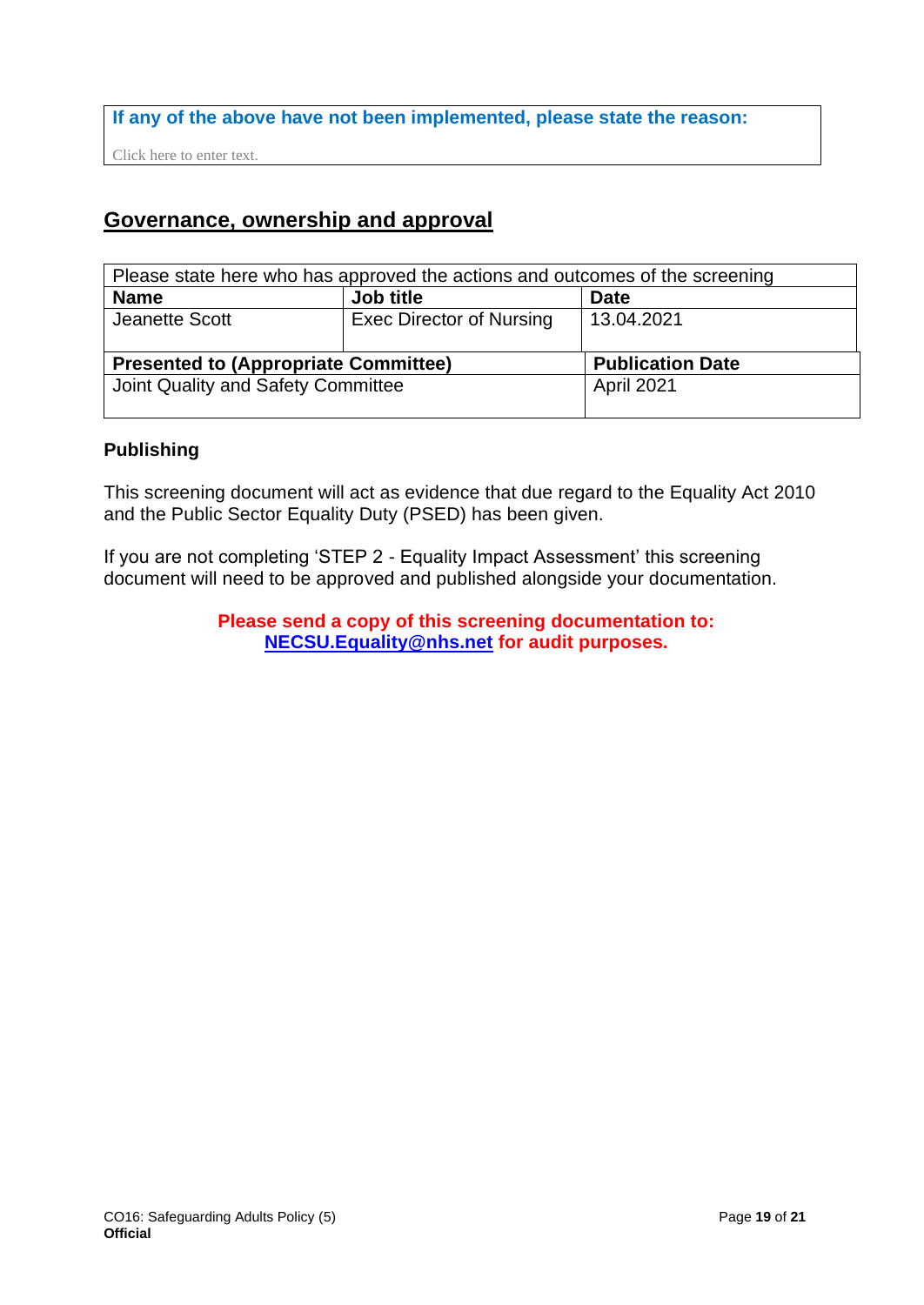# **Appendix A**

<span id="page-19-0"></span>**Adult Safeguarding Mandatory Training is in aligned to the Adult Safeguarding: Roles and Competencies for Health Care Staff [https://www.rcn.org.uk/-/media/royal-college-of](https://www.rcn.org.uk/-/media/royal-college-of-nursing/documents/publications/2018/august/pdf-007069.pdf?la=en)[nursing/documents/publications/2018/august/pdf-007069.pdf?la=en](https://www.rcn.org.uk/-/media/royal-college-of-nursing/documents/publications/2018/august/pdf-007069.pdf?la=en)**

| <b>Title</b>                                                                                                                            | <b>CCG Staff</b>                                                                            | <b>Status</b> | <b>Method of</b><br><b>Training</b> | <b>Period</b> |
|-----------------------------------------------------------------------------------------------------------------------------------------|---------------------------------------------------------------------------------------------|---------------|-------------------------------------|---------------|
| Level 1<br>Safeguarding<br><b>Adults</b><br>Awareness<br>Raising                                                                        | All CCG Staff                                                                               | Mandatory     | E-learning or<br>face-to-face       | Annual        |
| MCA / DoLS<br><b>Basic</b><br>Awareness                                                                                                 | <b>All CCG Staff</b>                                                                        | Mandatory     | E-learning or<br>face-to-face       | Every 3 years |
| <b>Domestic</b><br>Abuse<br>Awareness                                                                                                   | All CCG Staff                                                                               | Mandatory     | E-learning or<br>face-to-face       | Every 3 years |
| <b>PREVENT</b>                                                                                                                          | All CCG Staff                                                                               | Mandatory     | Face-to-face<br>Wrap training       | Every 3 years |
| Level <sub>2</sub><br>Safeguarding<br><b>Adults</b><br>Level <sub>2</sub><br>MCA/DoLS<br>Level <sub>2</sub><br><b>Domestic</b><br>Abuse | Quality and<br>$\bullet$<br>Patient<br><b>Safety Team</b><br>and<br>safeguarding<br>Admin   | Mandatory     | Face-to-face<br>Multi-agency        | Once only     |
| Level 3<br>Level 4-5<br>Safeguarding<br>Training                                                                                        | Registered<br>$\bullet$<br>health care<br>staff. GPs<br>Specialist<br>Safeguarding<br>roles |               | Face-to-face                        | Annual        |